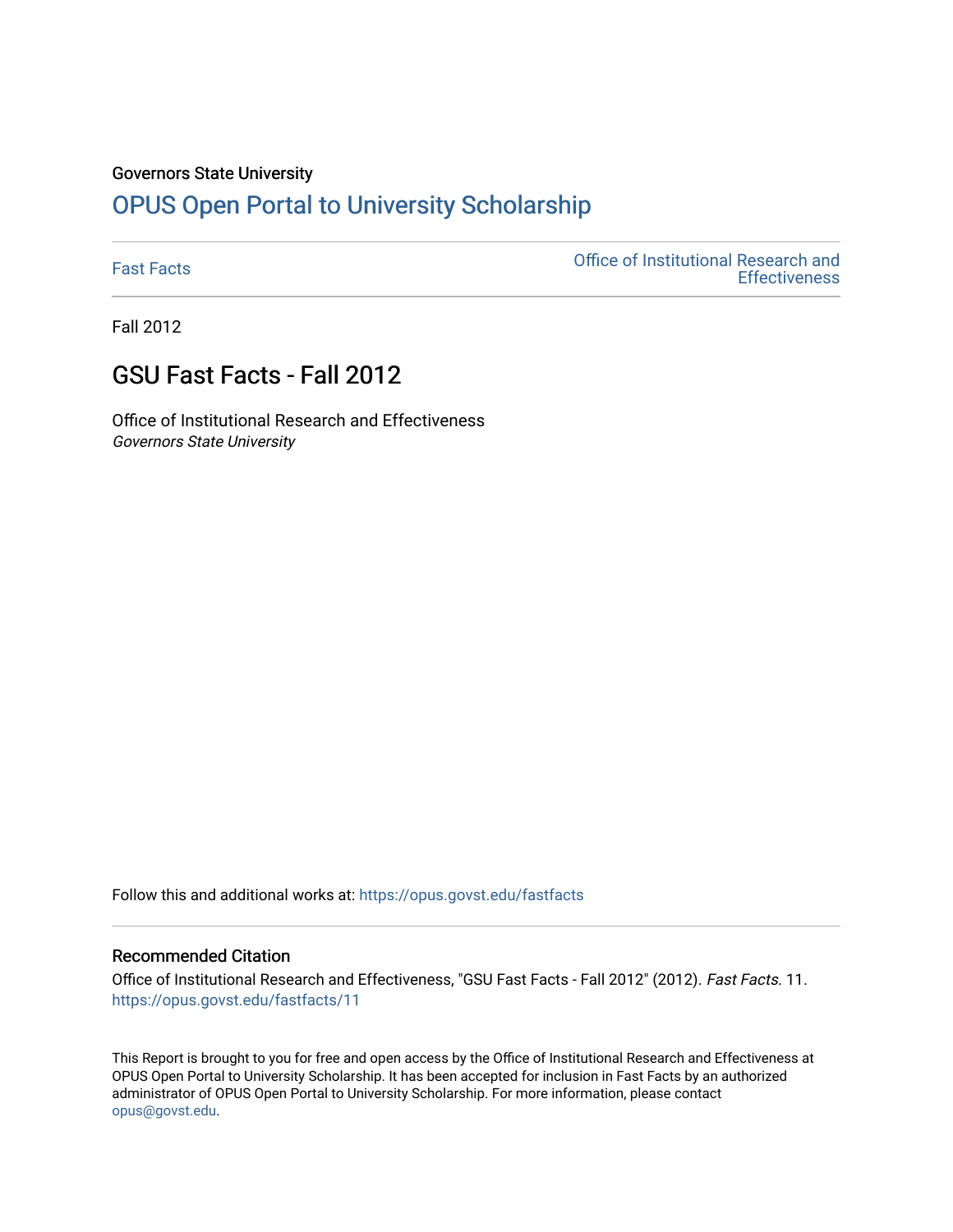# **GOVERNORS STATE UNIVERSITY**

# *FAST FACTS - FALL 2012*

### *STUDENTS*

| <b>Total Student Enrollment</b> | 5,609 |
|---------------------------------|-------|
|                                 |       |
| DEGREE SEEKING                  | 5,316 |
| Undergraduate                   | 3,114 |
| Graduate                        | 2,202 |
| Masters (2,017)                 |       |
| Doctorate (185)                 |       |
| NON-DEGREE SEEKING              | 293   |
| Undergraduate                   | 64    |
| Graduate                        | 229   |
|                                 |       |
|                                 |       |

*Full-time* 1,890 Undergraduate 1,269 Graduate 475 Doctorate 146

*Part-time* 3,719 Undergraduate 1,909 Graduate 1,771 Doctorate 39

|  |                               | <b>Enrollment Trends</b> |       |       |       |       |       |       |
|--|-------------------------------|--------------------------|-------|-------|-------|-------|-------|-------|
|  |                               | 6,500                    |       |       |       |       |       |       |
|  |                               | 5,500                    |       |       |       |       |       |       |
|  |                               | 4,500                    |       |       |       |       |       |       |
|  | Students                      | 3,500                    |       |       |       |       |       |       |
|  |                               | 2,500                    |       |       |       |       |       |       |
|  |                               | 1,500                    |       |       |       |       |       |       |
|  |                               | 500                      |       |       |       |       |       |       |
|  |                               |                          | 5,692 | 5,636 | 5,674 | 5,660 | 5,603 | 5,609 |
|  |                               |                          | 2007  | 2008  | 2009  | 2010  | 2011  | 2012  |
|  | ■ Graduate Enrollment         |                          | 3,176 | 3,028 | 2,882 | 2,667 | 2,543 | 2,431 |
|  | ■ Undergraduate<br>Enrollment |                          | 2,516 | 2,608 | 2,792 | 2,993 | 3,060 | 3,178 |



## *RACE/ETHNICITY*

*ENROLLMENT STATUS*

| White                            | 2,479 |
|----------------------------------|-------|
| Race / Ethnicity Unknown         | 312   |
| Nonresident Alien                | 90    |
| <b>MINORITY ENROLLMENT</b>       | 48.6% |
|                                  |       |
| <b>Black or African American</b> | 2,129 |
| Hispanic                         | 431   |
| Asian                            | 85    |
| American Indian/Alaskan Native   | 16    |
| Hawaiian or Pacific Islander     | 8     |
| Multi-Racial                     | 59    |
|                                  |       |